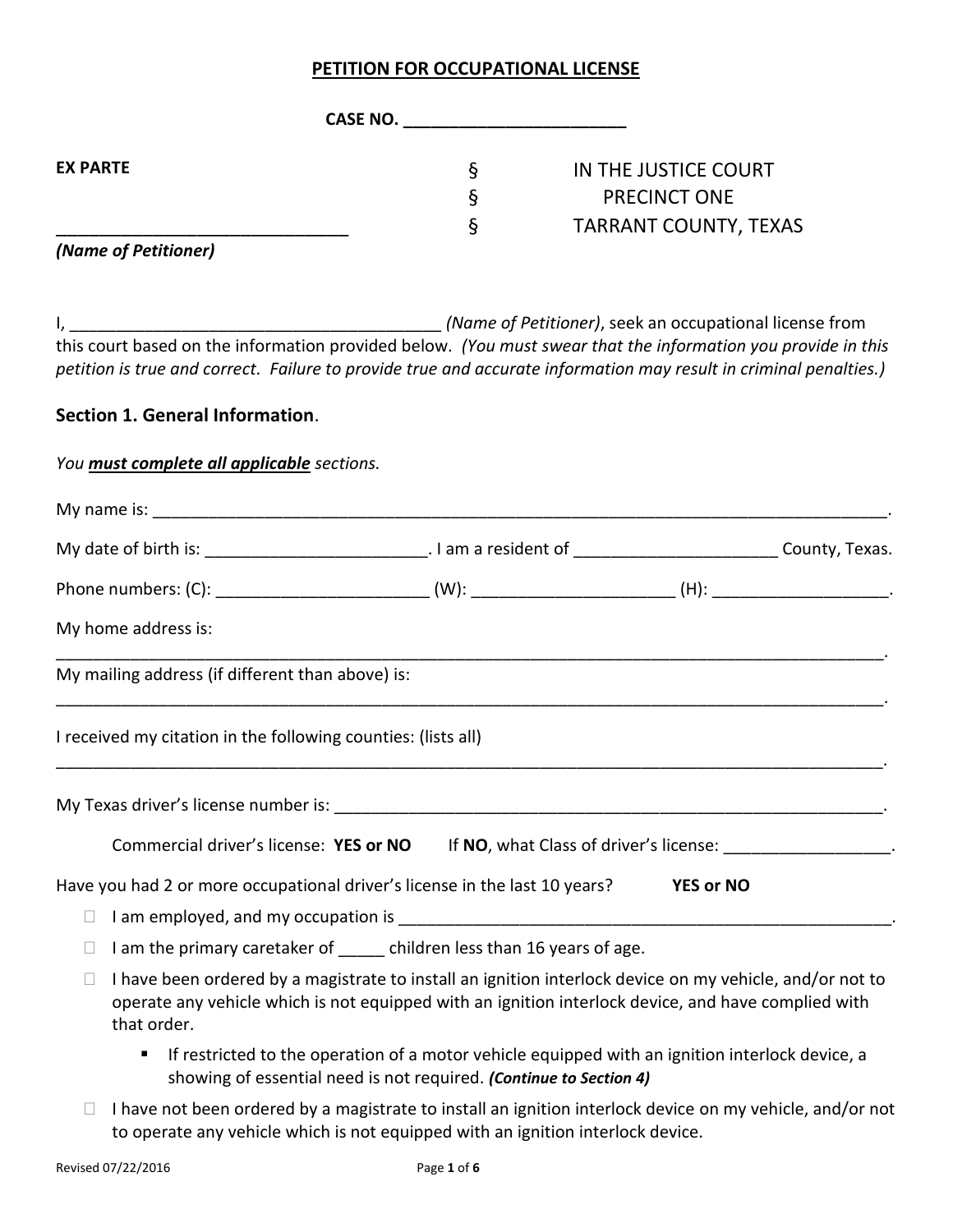# **Section 2. Reason(s) for Driver's License Suspension**.

# *You must complete all applicable sections.*

- $\Box$  My driver's license has been suspended as the result of an arrest for an intoxication-related offense in county, because:
	- $\Box$  A peace officer requested a sample of my breath or blood and I refused; or
	- $\Box$  I provided a sample of my breath or blood, and the sample contained an alcohol concentration greater than 0.08.
- $\Box$  My driver's license has been automatically suspended as the result of a conviction for Driving While Intoxicated (DWI) in a County or District Court.
- $\Box$  My driver's license has been suspended as the result of a conviction for a criminal offense in a justice or municipal court. *Please provide information regarding this offense, including the name of the court in which you were convicted, the case number, and the type of offense, below.*

\_\_\_\_\_\_\_\_\_\_\_\_\_\_\_\_\_\_\_\_\_\_\_\_\_\_\_\_\_\_\_\_\_\_\_\_\_\_\_\_\_\_\_\_\_\_\_\_\_\_\_\_\_\_\_\_\_\_\_\_\_\_\_\_\_\_\_\_\_\_\_\_\_\_\_\_\_\_\_\_\_\_\_\_\_\_\_\_\_\_ \_\_\_\_\_\_\_\_\_\_\_\_\_\_\_\_\_\_\_\_\_\_\_\_\_\_\_\_\_\_\_\_\_\_\_\_\_\_\_\_\_\_\_\_\_\_\_\_\_\_\_\_\_\_\_\_\_\_\_\_\_\_\_\_\_\_\_\_\_\_\_\_\_\_\_\_\_\_\_\_\_\_\_\_\_\_\_\_\_\_ \_\_\_\_\_\_\_\_\_\_\_\_\_\_\_\_\_\_\_\_\_\_\_\_\_\_\_\_\_\_\_\_\_\_\_\_\_\_\_\_\_\_\_\_\_\_\_\_\_\_\_\_\_\_\_\_\_\_\_\_\_\_\_\_\_\_\_\_\_\_\_\_\_\_\_\_\_\_\_\_\_\_\_\_\_\_\_\_\_.

- $\Box$  My driver's license has been suspended as the result of a physical or mental disability.
- $\Box$  My driver's license has been suspended as the result of a conviction for Racing on a Highway.
- $\Box$  My driver's license has been suspended because a court found that I am a "habitual violator of traffic laws."
- $\Box$  My driver's license has been suspended because a court ordered me to attend a Driver Education Program and automatically suspended my license for 365 days.

\_\_\_\_\_\_\_\_\_\_\_\_\_\_\_\_\_\_\_\_\_\_\_\_\_\_\_\_\_\_\_\_\_\_\_\_\_\_\_\_\_\_\_\_\_\_\_\_\_\_\_\_\_\_\_\_\_\_\_\_\_\_\_\_\_\_\_\_\_\_\_\_\_\_\_\_\_\_\_\_\_\_\_\_\_\_\_\_\_\_ \_\_\_\_\_\_\_\_\_\_\_\_\_\_\_\_\_\_\_\_\_\_\_\_\_\_\_\_\_\_\_\_\_\_\_\_\_\_\_\_\_\_\_\_\_\_\_\_\_\_\_\_\_\_\_\_\_\_\_\_\_\_\_\_\_\_\_\_\_\_\_\_\_\_\_\_\_\_\_\_\_\_\_\_\_\_\_\_\_\_ \_\_\_\_\_\_\_\_\_\_\_\_\_\_\_\_\_\_\_\_\_\_\_\_\_\_\_\_\_\_\_\_\_\_\_\_\_\_\_\_\_\_\_\_\_\_\_\_\_\_\_\_\_\_\_\_\_\_\_\_\_\_\_\_\_\_\_\_\_\_\_\_\_\_\_\_\_\_\_\_\_\_\_\_\_\_\_\_\_.

 $\Box$  My driver's license has been suspended for another reason, described below:

# **Section 3. Essential Need**.

# *You must complete all applicable sections.*

*(Note: In order to obtain an occupational license, you must demonstrate an essential need to operate a motor vehicle. The Texas Transportation Code defines "essential need" as the "need of a person for the operation of a motor vehicle: (A) in the performance of an occupation or trade or for transportation to and from the place at which the person practices the person's occupation or trade; (B) for transportation to and from an educational facility in which the person is enrolled; or (C) in the performance of essential household duties." In order to demonstrate an essential need to operate a motor vehicle, you may attach additional documentation, such as a letter from your employer. If you attach additional documentation, be sure to check the appropriate box in Section 5 of this petition.)*

I am seeking this occupational license in order to *(check all that apply)*:

- $\Box$  Travel to and from my place of work;
- $\Box$  Perform the duties of my job;
- $\Box$  Travel to and from school; or
- $\Box$  Perform essential household duties.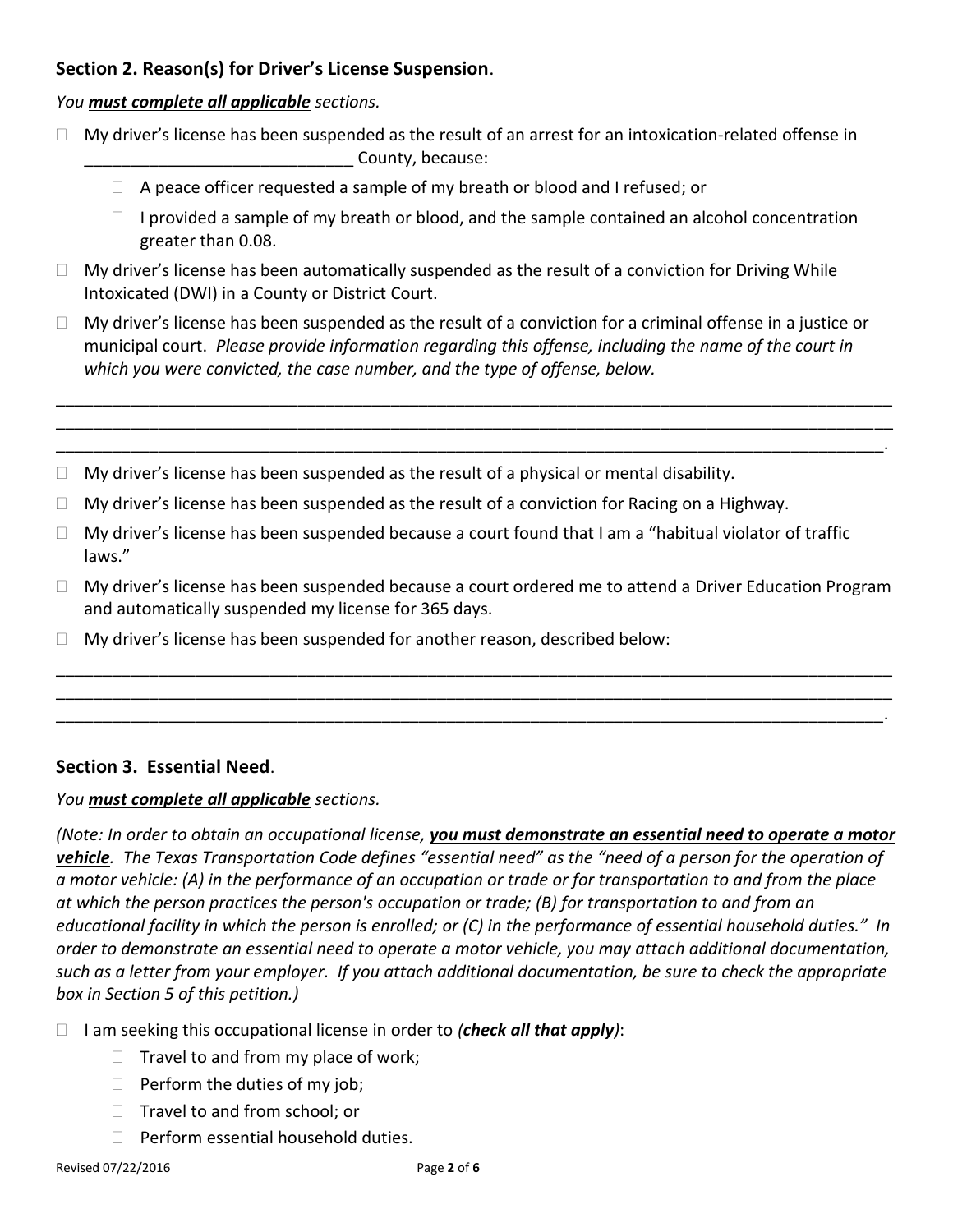*In the space below, provide an address and description for any destination you seek to travel to using an occupational license.*

\_\_\_\_\_\_\_\_\_\_\_\_\_\_\_\_\_\_\_\_\_\_\_\_\_\_\_\_\_\_\_\_\_\_\_\_\_\_\_\_\_\_\_\_\_\_\_\_\_\_\_\_\_\_\_\_\_\_\_\_\_\_\_\_\_\_\_\_\_\_\_\_\_\_\_\_\_\_\_\_\_\_\_\_\_\_\_\_\_\_ \_\_\_\_\_\_\_\_\_\_\_\_\_\_\_\_\_\_\_\_\_\_\_\_\_\_\_\_\_\_\_\_\_\_\_\_\_\_\_\_\_\_\_\_\_\_\_\_\_\_\_\_\_\_\_\_\_\_\_\_\_\_\_\_\_\_\_\_\_\_\_\_\_\_\_\_\_\_\_\_\_\_\_\_\_\_\_\_\_\_ \_\_\_\_\_\_\_\_\_\_\_\_\_\_\_\_\_\_\_\_\_\_\_\_\_\_\_\_\_\_\_\_\_\_\_\_\_\_\_\_\_\_\_\_\_\_\_\_\_\_\_\_\_\_\_\_\_\_\_\_\_\_\_\_\_\_\_\_\_\_\_\_\_\_\_\_\_\_\_\_\_\_\_\_\_\_\_\_\_\_ \_\_\_\_\_\_\_\_\_\_\_\_\_\_\_\_\_\_\_\_\_\_\_\_\_\_\_\_\_\_\_\_\_\_\_\_\_\_\_\_\_\_\_\_\_\_\_\_\_\_\_\_\_\_\_\_\_\_\_\_\_\_\_\_\_\_\_\_\_\_\_\_\_\_\_\_\_\_\_\_\_\_\_\_\_\_\_\_\_\_ \_\_\_\_\_\_\_\_\_\_\_\_\_\_\_\_\_\_\_\_\_\_\_\_\_\_\_\_\_\_\_\_\_\_\_\_\_\_\_\_\_\_\_\_\_\_\_\_\_\_\_\_\_\_\_\_\_\_\_\_\_\_\_\_\_\_\_\_\_\_\_\_\_\_\_\_\_\_\_\_\_\_\_\_\_\_\_\_\_\_ \_\_\_\_\_\_\_\_\_\_\_\_\_\_\_\_\_\_\_\_\_\_\_\_\_\_\_\_\_\_\_\_\_\_\_\_\_\_\_\_\_\_\_\_\_\_\_\_\_\_\_\_\_\_\_\_\_\_\_\_\_\_\_\_\_\_\_\_\_\_\_\_\_\_\_\_\_\_\_\_\_\_\_\_\_\_\_\_\_\_ \_\_\_\_\_\_\_\_\_\_\_\_\_\_\_\_\_\_\_\_\_\_\_\_\_\_\_\_\_\_\_\_\_\_\_\_\_\_\_\_\_\_\_\_\_\_\_\_\_\_\_\_\_\_\_\_\_\_\_\_\_\_\_\_\_\_\_\_\_\_\_\_\_\_\_\_\_\_\_\_\_\_\_\_\_\_\_\_\_.

*In the space below, fully describe all public transportation options within one mile of any destination described above, including your home, place of work, school, or place where you perform essential household duties. Public transportation options may include bus service, rail service, rural automobile service, ridesharing services, etc.* 

\_\_\_\_\_\_\_\_\_\_\_\_\_\_\_\_\_\_\_\_\_\_\_\_\_\_\_\_\_\_\_\_\_\_\_\_\_\_\_\_\_\_\_\_\_\_\_\_\_\_\_\_\_\_\_\_\_\_\_\_\_\_\_\_\_\_\_\_\_\_\_\_\_\_\_\_\_\_\_\_\_\_\_\_\_\_\_\_\_\_ \_\_\_\_\_\_\_\_\_\_\_\_\_\_\_\_\_\_\_\_\_\_\_\_\_\_\_\_\_\_\_\_\_\_\_\_\_\_\_\_\_\_\_\_\_\_\_\_\_\_\_\_\_\_\_\_\_\_\_\_\_\_\_\_\_\_\_\_\_\_\_\_\_\_\_\_\_\_\_\_\_\_\_\_\_\_\_\_\_\_ \_\_\_\_\_\_\_\_\_\_\_\_\_\_\_\_\_\_\_\_\_\_\_\_\_\_\_\_\_\_\_\_\_\_\_\_\_\_\_\_\_\_\_\_\_\_\_\_\_\_\_\_\_\_\_\_\_\_\_\_\_\_\_\_\_\_\_\_\_\_\_\_\_\_\_\_\_\_\_\_\_\_\_\_\_\_\_\_\_\_ \_\_\_\_\_\_\_\_\_\_\_\_\_\_\_\_\_\_\_\_\_\_\_\_\_\_\_\_\_\_\_\_\_\_\_\_\_\_\_\_\_\_\_\_\_\_\_\_\_\_\_\_\_\_\_\_\_\_\_\_\_\_\_\_\_\_\_\_\_\_\_\_\_\_\_\_\_\_\_\_\_\_\_\_\_\_\_\_\_\_ \_\_\_\_\_\_\_\_\_\_\_\_\_\_\_\_\_\_\_\_\_\_\_\_\_\_\_\_\_\_\_\_\_\_\_\_\_\_\_\_\_\_\_\_\_\_\_\_\_\_\_\_\_\_\_\_\_\_\_\_\_\_\_\_\_\_\_\_\_\_\_\_\_\_\_\_\_\_\_\_\_\_\_\_\_\_\_\_\_\_ \_\_\_\_\_\_\_\_\_\_\_\_\_\_\_\_\_\_\_\_\_\_\_\_\_\_\_\_\_\_\_\_\_\_\_\_\_\_\_\_\_\_\_\_\_\_\_\_\_\_\_\_\_\_\_\_\_\_\_\_\_\_\_\_\_\_\_\_\_\_\_\_\_\_\_\_\_\_\_\_\_\_\_\_\_\_\_\_\_.

 $\Box$  I am the only member of my household who owns, leases, or has access to a motor vehicle.

 A member of my household other than myself owns, leases, or has access to a motor vehicle. *(please describe this person's weekly schedule below.)*

\_\_\_\_\_\_\_\_\_\_\_\_\_\_\_\_\_\_\_\_\_\_\_\_\_\_\_\_\_\_\_\_\_\_\_\_\_\_\_\_\_\_\_\_\_\_\_\_\_\_\_\_\_\_\_\_\_\_\_\_\_\_\_\_\_\_\_\_\_\_\_\_\_\_\_\_\_\_\_\_\_\_\_\_\_\_\_\_\_\_ \_\_\_\_\_\_\_\_\_\_\_\_\_\_\_\_\_\_\_\_\_\_\_\_\_\_\_\_\_\_\_\_\_\_\_\_\_\_\_\_\_\_\_\_\_\_\_\_\_\_\_\_\_\_\_\_\_\_\_\_\_\_\_\_\_\_\_\_\_\_\_\_\_\_\_\_\_\_\_\_\_\_\_\_\_\_\_\_\_\_ \_\_\_\_\_\_\_\_\_\_\_\_\_\_\_\_\_\_\_\_\_\_\_\_\_\_\_\_\_\_\_\_\_\_\_\_\_\_\_\_\_\_\_\_\_\_\_\_\_\_\_\_\_\_\_\_\_\_\_\_\_\_\_\_\_\_\_\_\_\_\_\_\_\_\_\_\_\_\_\_\_\_\_\_\_\_\_\_\_\_ \_\_\_\_\_\_\_\_\_\_\_\_\_\_\_\_\_\_\_\_\_\_\_\_\_\_\_\_\_\_\_\_\_\_\_\_\_\_\_\_\_\_\_\_\_\_\_\_\_\_\_\_\_\_\_\_\_\_\_\_\_\_\_\_\_\_\_\_\_\_\_\_\_\_\_\_\_\_\_\_\_\_\_\_\_\_\_\_\_\_ \_\_\_\_\_\_\_\_\_\_\_\_\_\_\_\_\_\_\_\_\_\_\_\_\_\_\_\_\_\_\_\_\_\_\_\_\_\_\_\_\_\_\_\_\_\_\_\_\_\_\_\_\_\_\_\_\_\_\_\_\_\_\_\_\_\_\_\_\_\_\_\_\_\_\_\_\_\_\_\_\_\_\_\_\_\_\_\_\_.

 $\Box$  I own a bicycle or other means of non-motorized conveyance, described below.

 $\Box$  My work or school schedule is the same every week: I work or attend school during the following hours on the following days of the week *(complete all that apply)*:

\_\_\_\_\_\_\_\_\_\_\_\_\_\_\_\_\_\_\_\_\_\_\_\_\_\_\_\_\_\_\_\_\_\_\_\_\_\_\_\_\_\_\_\_\_\_\_\_\_\_\_\_\_\_\_\_\_\_\_\_\_\_\_\_\_\_\_\_\_\_\_\_\_\_\_\_\_\_\_\_\_\_\_\_\_\_\_\_\_\_ \_\_\_\_\_\_\_\_\_\_\_\_\_\_\_\_\_\_\_\_\_\_\_\_\_\_\_\_\_\_\_\_\_\_\_\_\_\_\_\_\_\_\_\_\_\_\_\_\_\_\_\_\_\_\_\_\_\_\_\_\_\_\_\_\_\_\_\_\_\_\_\_\_\_\_\_\_\_\_\_\_\_\_\_\_\_\_\_\_\_ \_\_\_\_\_\_\_\_\_\_\_\_\_\_\_\_\_\_\_\_\_\_\_\_\_\_\_\_\_\_\_\_\_\_\_\_\_\_\_\_\_\_\_\_\_\_\_\_\_\_\_\_\_\_\_\_\_\_\_\_\_\_\_\_\_\_\_\_\_\_\_\_\_\_\_\_\_\_\_\_\_\_\_\_\_\_\_\_\_.

| <b>WORK:</b> |      |    | <b>SCHOOL:</b> |      |    |
|--------------|------|----|----------------|------|----|
| Monday:      | from | to | Monday:        | from | to |
| Tuesday:     | from | to | Tuesday:       | from | to |
| Wednesday:   | from | to | Wednesday:     | from | tο |
| Thursday:    | from | to | Thursday:      | from | to |
| Friday:      | from | to | Friday:        | from | to |
| Saturday:    | from | to | Saturday:      | from | to |
| Sunday:      | from | to | Sunday:        | from |    |
|              |      |    |                |      |    |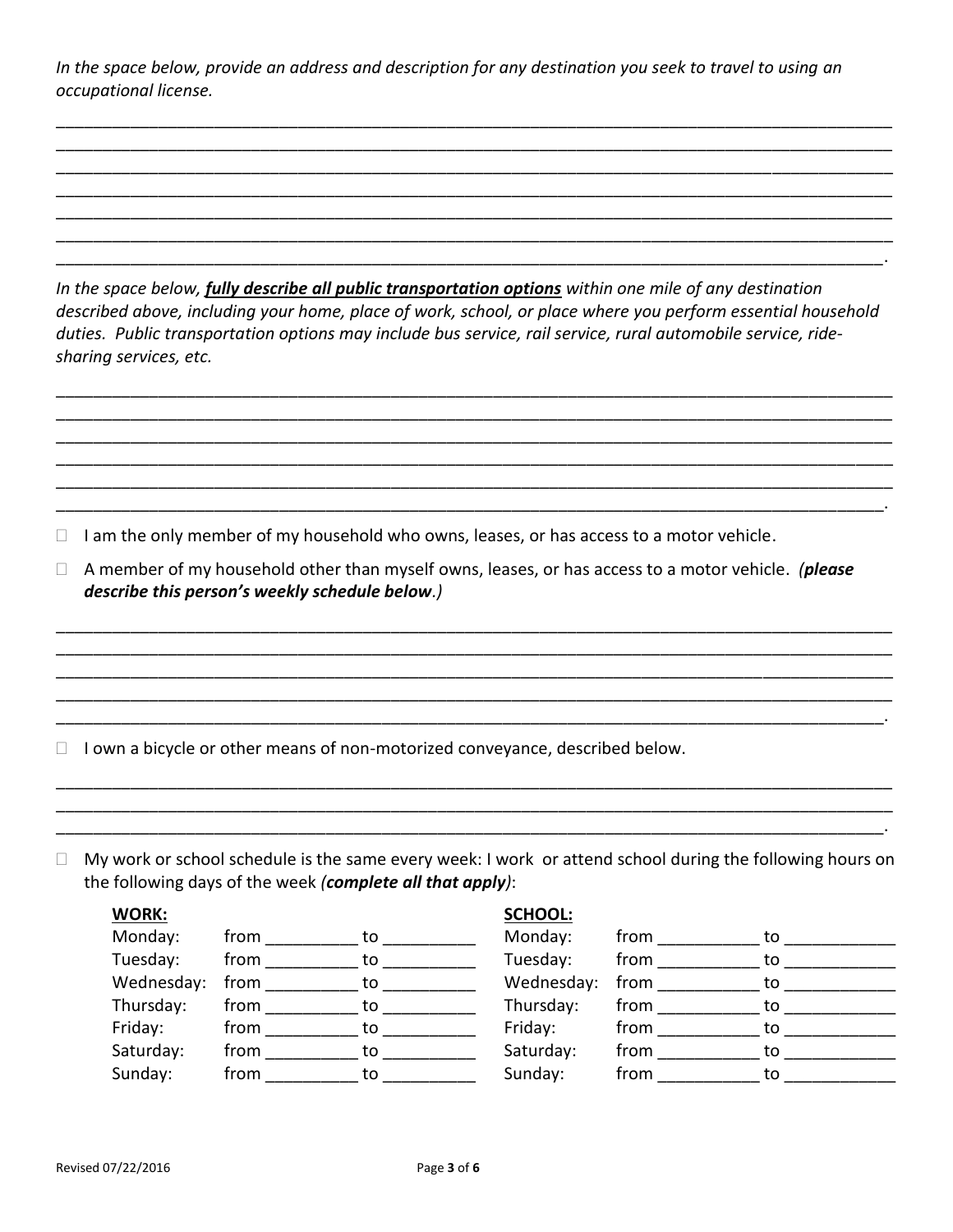□ My work or school schedule varies from week to week. (If you check this box, **provide a general** *description of your work or school schedule below, including the total number of hours you work or attend school each week, days of the week on which you never work or attend school, days of the week on which you always work or attend school, and the earliest time your work or school day begins and the latest time your work or school day ends.)*

\_\_\_\_\_\_\_\_\_\_\_\_\_\_\_\_\_\_\_\_\_\_\_\_\_\_\_\_\_\_\_\_\_\_\_\_\_\_\_\_\_\_\_\_\_\_\_\_\_\_\_\_\_\_\_\_\_\_\_\_\_\_\_\_\_\_\_\_\_\_\_\_\_\_\_\_\_\_\_\_\_\_\_\_\_\_\_\_\_\_ \_\_\_\_\_\_\_\_\_\_\_\_\_\_\_\_\_\_\_\_\_\_\_\_\_\_\_\_\_\_\_\_\_\_\_\_\_\_\_\_\_\_\_\_\_\_\_\_\_\_\_\_\_\_\_\_\_\_\_\_\_\_\_\_\_\_\_\_\_\_\_\_\_\_\_\_\_\_\_\_\_\_\_\_\_\_\_\_\_\_ \_\_\_\_\_\_\_\_\_\_\_\_\_\_\_\_\_\_\_\_\_\_\_\_\_\_\_\_\_\_\_\_\_\_\_\_\_\_\_\_\_\_\_\_\_\_\_\_\_\_\_\_\_\_\_\_\_\_\_\_\_\_\_\_\_\_\_\_\_\_\_\_\_\_\_\_\_\_\_\_\_\_\_\_\_\_\_\_\_\_ \_\_\_\_\_\_\_\_\_\_\_\_\_\_\_\_\_\_\_\_\_\_\_\_\_\_\_\_\_\_\_\_\_\_\_\_\_\_\_\_\_\_\_\_\_\_\_\_\_\_\_\_\_\_\_\_\_\_\_\_\_\_\_\_\_\_\_\_\_\_\_\_\_\_\_\_\_\_\_\_\_\_\_\_\_\_\_\_\_\_ \_\_\_\_\_\_\_\_\_\_\_\_\_\_\_\_\_\_\_\_\_\_\_\_\_\_\_\_\_\_\_\_\_\_\_\_\_\_\_\_\_\_\_\_\_\_\_\_\_\_\_\_\_\_\_\_\_\_\_\_\_\_\_\_\_\_\_\_\_\_\_\_\_\_\_\_\_\_\_\_\_\_\_\_\_\_\_.

 $\Box$  My job duties include automobile travel. My employer requires me to travel by automobile to perform the following tasks:

\_\_\_\_\_\_\_\_\_\_\_\_\_\_\_\_\_\_\_\_\_\_\_\_\_\_\_\_\_\_\_\_\_\_\_\_\_\_\_\_\_\_\_\_\_\_\_\_\_\_\_\_\_\_\_\_\_\_\_\_\_\_\_\_\_\_\_\_\_\_\_\_\_\_\_\_\_\_\_\_\_\_\_\_\_\_\_\_\_\_ \_\_\_\_\_\_\_\_\_\_\_\_\_\_\_\_\_\_\_\_\_\_\_\_\_\_\_\_\_\_\_\_\_\_\_\_\_\_\_\_\_\_\_\_\_\_\_\_\_\_\_\_\_\_\_\_\_\_\_\_\_\_\_\_\_\_\_\_\_\_\_\_\_\_\_\_\_\_\_\_\_\_\_\_\_\_\_\_\_\_ \_\_\_\_\_\_\_\_\_\_\_\_\_\_\_\_\_\_\_\_\_\_\_\_\_\_\_\_\_\_\_\_\_\_\_\_\_\_\_\_\_\_\_\_\_\_\_\_\_\_\_\_\_\_\_\_\_\_\_\_\_\_\_\_\_\_\_\_\_\_\_\_\_\_\_\_\_\_\_\_\_\_\_\_\_\_\_\_\_\_

 $\Box$  In order to perform work or school schedule described above, I must travel by automobile during the following hours on the following days of the week *(complete all that apply)*:

\_\_\_\_\_\_\_\_\_\_\_\_\_\_\_\_\_\_\_\_\_\_\_\_\_\_\_\_\_\_\_\_\_\_\_\_\_\_\_\_\_\_\_\_\_\_\_\_\_\_\_\_\_\_\_\_\_\_\_\_\_\_\_\_\_\_\_\_\_\_\_\_\_\_\_\_\_\_\_\_\_\_\_\_\_\_\_.

| Monday:    | from | to | from | to |
|------------|------|----|------|----|
| Tuesday:   | from | to | from | to |
| Wednesday: | from | to | from | to |
| Thursday:  | from | to | from | to |
| Friday:    | from | to | from | to |
| Saturday:  | from | to | from | tο |
| Sunday:    | from | to | from |    |

 $\Box$  I perform the following essential household duties:

 $\Box$  In order to perform the essential household duties described above, I must travel by automobile during the following hours on the following days of the week *(complete all that apply)*:

\_\_\_\_\_\_\_\_\_\_\_\_\_\_\_\_\_\_\_\_\_\_\_\_\_\_\_\_\_\_\_\_\_\_\_\_\_\_\_\_\_\_\_\_\_\_\_\_\_\_\_\_\_\_\_\_\_\_\_\_\_\_\_\_\_\_\_\_\_\_\_\_\_\_\_\_\_\_\_\_\_\_\_\_\_\_\_.

\_\_\_\_\_\_\_\_\_\_\_\_\_\_\_\_\_\_\_\_\_\_\_\_\_\_\_\_\_\_\_\_\_\_\_\_\_\_\_\_\_\_\_\_\_\_\_\_\_\_\_\_\_\_\_\_\_\_\_\_\_\_\_\_\_\_\_\_\_\_\_\_\_\_\_\_\_\_\_\_\_\_\_\_\_\_\_\_\_\_ \_\_\_\_\_\_\_\_\_\_\_\_\_\_\_\_\_\_\_\_\_\_\_\_\_\_\_\_\_\_\_\_\_\_\_\_\_\_\_\_\_\_\_\_\_\_\_\_\_\_\_\_\_\_\_\_\_\_\_\_\_\_\_\_\_\_\_\_\_\_\_\_\_\_\_\_\_\_\_\_\_\_\_\_\_\_\_\_\_\_ \_\_\_\_\_\_\_\_\_\_\_\_\_\_\_\_\_\_\_\_\_\_\_\_\_\_\_\_\_\_\_\_\_\_\_\_\_\_\_\_\_\_\_\_\_\_\_\_\_\_\_\_\_\_\_\_\_\_\_\_\_\_\_\_\_\_\_\_\_\_\_\_\_\_\_\_\_\_\_\_\_\_\_\_\_\_\_\_\_\_

| Monday:    | from | to |
|------------|------|----|
| Tuesday:   | from | to |
| Wednesday: | from | to |
| Thursday:  | from | to |
| Friday:    | from | to |
| Saturday:  | from | to |
| Sunday:    | from | to |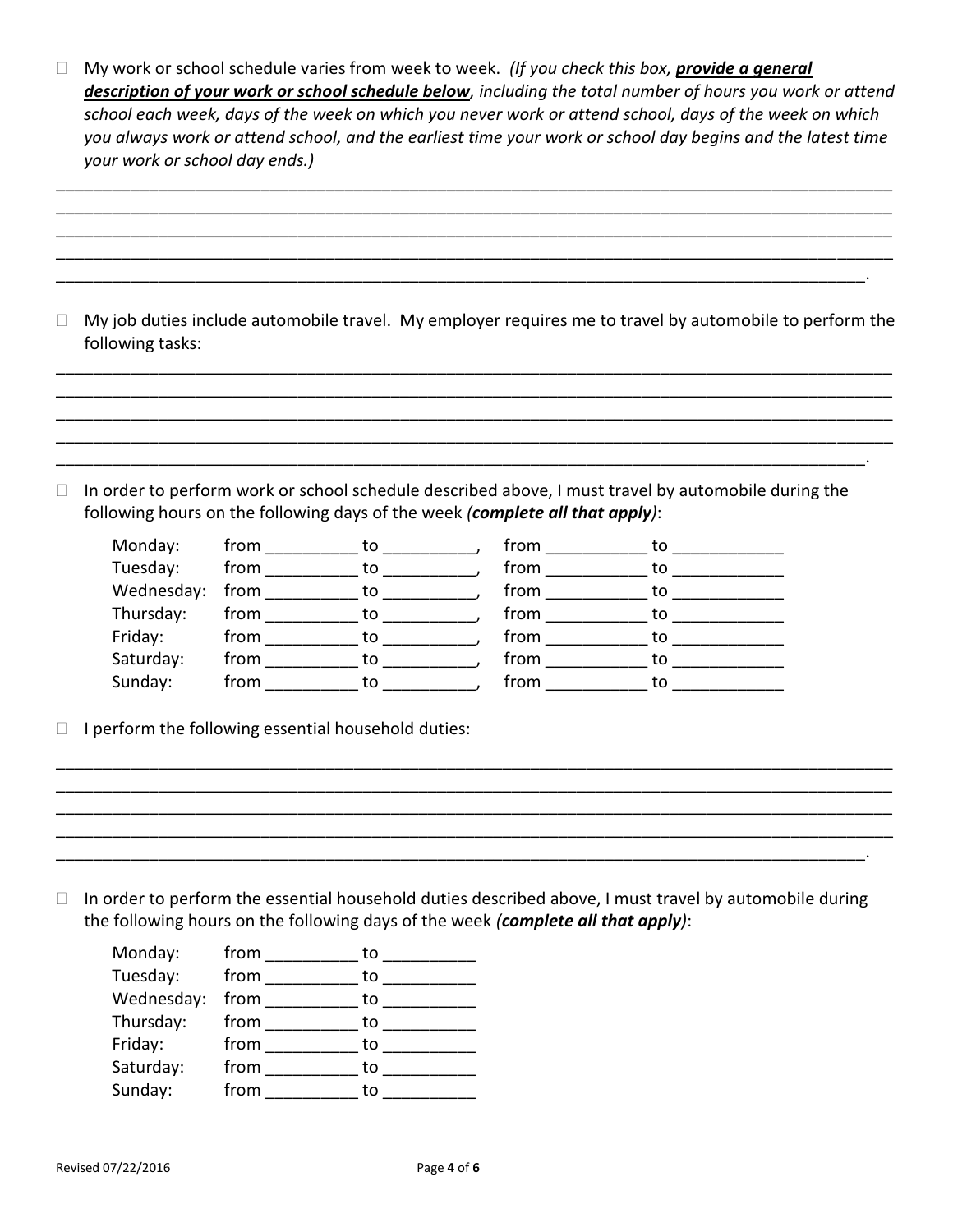- $\Box$  In order to:
	- $\Box$  Travel to school;
	- $\Box$  Travel to my place of work;
	- $\Box$  Perform my job duties; or
	- $\Box$  Travel to the place I perform essential household duties;

I must travel by automobile to or through the following Texas counties *(please fully describe all counties and routes traveled)*:

\_\_\_\_\_\_\_\_\_\_\_\_\_\_\_\_\_\_\_\_\_\_\_\_\_\_\_\_\_\_\_\_\_\_\_\_\_\_\_\_\_\_\_\_\_\_\_\_\_\_\_\_\_\_\_\_\_\_\_\_\_\_\_\_\_\_\_\_\_\_\_\_\_\_\_\_\_\_\_\_\_\_\_\_\_\_\_\_\_\_ \_\_\_\_\_\_\_\_\_\_\_\_\_\_\_\_\_\_\_\_\_\_\_\_\_\_\_\_\_\_\_\_\_\_\_\_\_\_\_\_\_\_\_\_\_\_\_\_\_\_\_\_\_\_\_\_\_\_\_\_\_\_\_\_\_\_\_\_\_\_\_\_\_\_\_\_\_\_\_\_\_\_\_\_\_\_\_\_\_\_ \_\_\_\_\_\_\_\_\_\_\_\_\_\_\_\_\_\_\_\_\_\_\_\_\_\_\_\_\_\_\_\_\_\_\_\_\_\_\_\_\_\_\_\_\_\_\_\_\_\_\_\_\_\_\_\_\_\_\_\_\_\_\_\_\_\_\_\_\_\_\_\_\_\_\_\_\_\_\_\_\_\_\_\_\_\_\_\_\_\_ \_\_\_\_\_\_\_\_\_\_\_\_\_\_\_\_\_\_\_\_\_\_\_\_\_\_\_\_\_\_\_\_\_\_\_\_\_\_\_\_\_\_\_\_\_\_\_\_\_\_\_\_\_\_\_\_\_\_\_\_\_\_\_\_\_\_\_\_\_\_\_\_\_\_\_\_\_\_\_\_\_\_\_\_\_\_\_\_\_.

\_\_\_\_\_\_\_\_\_\_\_\_\_\_\_\_\_\_\_\_\_\_\_\_\_\_\_\_\_\_\_\_\_\_\_\_\_\_\_\_\_\_\_\_\_\_\_\_\_\_\_\_\_\_\_\_\_\_\_\_\_\_\_\_\_\_\_\_\_\_\_\_\_\_\_\_\_\_\_\_\_\_\_\_\_\_\_\_\_\_ \_\_\_\_\_\_\_\_\_\_\_\_\_\_\_\_\_\_\_\_\_\_\_\_\_\_\_\_\_\_\_\_\_\_\_\_\_\_\_\_\_\_\_\_\_\_\_\_\_\_\_\_\_\_\_\_\_\_\_\_\_\_\_\_\_\_\_\_\_\_\_\_\_\_\_\_\_\_\_\_\_\_\_\_\_\_\_\_\_\_ \_\_\_\_\_\_\_\_\_\_\_\_\_\_\_\_\_\_\_\_\_\_\_\_\_\_\_\_\_\_\_\_\_\_\_\_\_\_\_\_\_\_\_\_\_\_\_\_\_\_\_\_\_\_\_\_\_\_\_\_\_\_\_\_\_\_\_\_\_\_\_\_\_\_\_\_\_\_\_\_\_\_\_\_\_\_\_\_\_\_ \_\_\_\_\_\_\_\_\_\_\_\_\_\_\_\_\_\_\_\_\_\_\_\_\_\_\_\_\_\_\_\_\_\_\_\_\_\_\_\_\_\_\_\_\_\_\_\_\_\_\_\_\_\_\_\_\_\_\_\_\_\_\_\_\_\_\_\_\_\_\_\_\_\_\_\_\_\_\_\_\_\_\_\_\_\_\_\_\_.

If you're asking the court to allow you drive more than 4 hours per day, explain why?

### **Section 4. Suspension History**

### *You must complete all applicable sections.*

 $\Box$  I have been convicted of an offense for Driving While Intoxicated (Section 49.04, Penal Code) or Intoxication Manslaughter (Section 49.08, Penal Code), and by order of a magistrate, have been restricted to the operation of a motor vehicle equipped with an ignition interlock device on my vehicle, and/or not to operate any vehicle which is not equipped with an ignition interlock device, and I am in full compliance with that order.

### **My driver's license has previously been suspended for:**

 A second or subsequent conviction for Driving While Intoxicated (Section 49.04, Penal Code); Intoxication Assault (Section 49.07, Penal Code), or Intoxication Manslaughter (Section 49.08, Penal Code), committed within five years of a previous conviction for Driving While Intoxicated (Section 49.04, Penal Code); Intoxication Assault (Section 49.07, Penal Code), or Intoxication Manslaughter (Section 49.08, Penal Code).

#### **In the past five years, my license has been suspended for:**

- $\Box$  A refusal to submit to the taking of a breath or blood specimen following an arrest for an offense prohibiting the operation of a motor vehicle or an offense prohibiting the operation of a watercraft while intoxicated, under the influence of alcohol, or under the influence of a controlled substance.
- □ An analysis of a breath or blood specimen showing an alcohol concentration of .08 or above, following an arrest for an offense prohibiting the operation of a motor vehicle or watercraft while intoxicated.
- □ A conviction for Driving While Intoxicated (Section 49.04, Penal Code); Intoxication Assault (Section 49.07, Penal Code), or Intoxication Manslaughter (Section 49.08, Penal Code).
- □ A conviction for an offense other than Driving While Intoxicated (Section 49.04, Penal Code); Intoxication Assault (Section 49.07, Penal Code), or Intoxication Manslaughter (Section 49.08, Penal Code) prohibiting the operation of a motor vehicle or watercraft while intoxicated, under the influence of alcohol, or under the influence of a controlled substance.